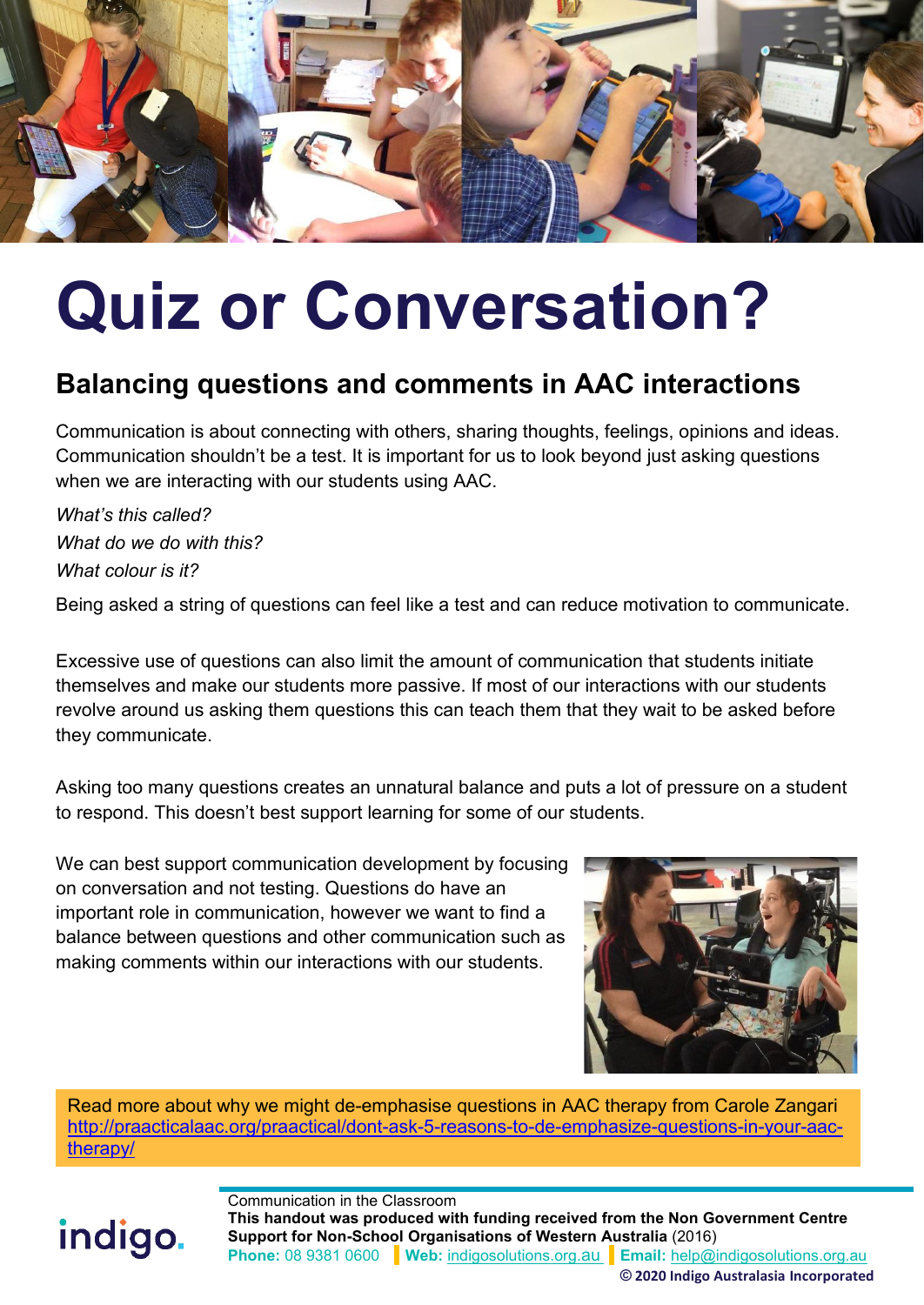## **What else might we say or do?**

#### **Use comments and statements**

You may make an observation, share your opinion or feeling, or make a different statement. Where possible you can model some of this language on the student's AAC system. Let's think about how you may change some of your questions to statements:





Expand or extend a student's message by adding extra information or more advanced grammar. Where possible, model this expansion on the student's AAC system.



#### **You may use a leading statement**

In some situations using a leading statement can hint to a child that they may wish to communicate something, without you directly asking a question e.g.

indigo.

'I'd love to hear your ideas'  $\begin{bmatrix} \cdot & \cdot & \cdot \\ \cdot & \cdot & \cdot \end{bmatrix}$  'I wonder what we could play next'

#### **Create motivating opportunities and wait expectantly**

An important way to support a student to communicate more is to create situations where they want to communicate. When we create motivating opportunities and provide natural cues we can support a student to participate and communicate more without bombarding them with questions.



Communication in the Classroom **This handout was produced with funding received from the Non Government Centre Support for Non-School Organisations of Western Australia** (2016) **Phone:** 08 9381 0600 **Web:** [indigosolutions.org.au](https://www.indigosolutions.org.au/) **Email:** [help@indigosolutions.org.au](mailto:help@indigosolutions.org.au)

**© 2020 Indigo Australasia Incorporated**